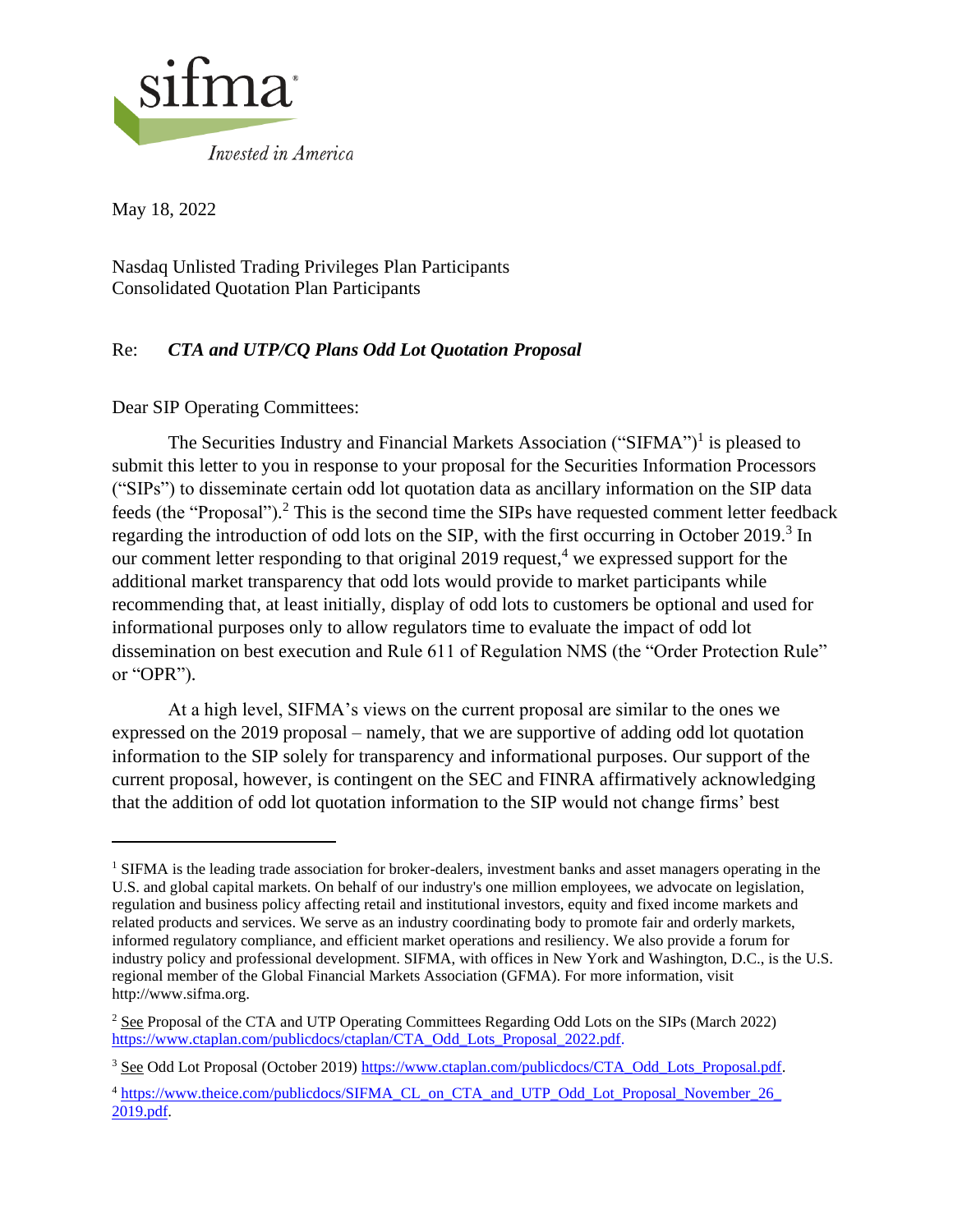SIP Operating Committees SIFMA Letter on Odd Lot Quotation Proposals May 18, 2022 Page 2

execution obligations and regulatory obligations under the OPR, and that use of the odd lot quotation information on the SIP would be optional for firms. As the number of odd lot trades, share volume and notional amount have continued to increase over the years, we believe the public and investors would benefit from being able to view odd lot quotation information that is currently available to the regulators, exchanges and those broker-dealers who are willing and able to buy the exchange proprietary market data feeds. The current Proposal seeks to accomplish this by allowing the SIPs to disseminate: 1) top-of-book odd lot quotes for each exchange, when that top-of-book quote is at or better than the BBO of such exchange, and 2) an odd lot NBBO, when the best of the odd lot quotes is at or better than the protected NBBO. The Proposal also states that odd lot quotes are not protected quotes and will have no impact on the protected NBBO.

## **Discussion of SIFMA's Views and Recommendations**

Similar to our comments on the 2019 proposal, SIFMA believes that visibility of odd lot quotation information by market participants continues to be important, especially with the increase in the amount of odd lot trades and volume in high-priced (*e.g., Tesla, Apple, Microsoft*) stocks. The odd lot rate, share volume and notional value have increased over the years "as evidenced by the SEC's own MIDAS data."<sup>5</sup> SIFMA continues to believe that the approach undertaken in the Market Data Infrastructure Rule, which re-defines the protected round lot quote size for higher-priced stocks, is the preferable path and would reduce the need for the Proposal.<sup>6</sup> Unfortunately, the SEC's approval of Market Data Infrastructure Rule had been challenged by certain exchanges and is currently subject to litigation. Due to this challenge, it is currently unclear when or if the SEC's solution in the Market Data Infrastructure Rule will be implemented.

As such, SIFMA supports the concept in the Proposal of adding odd lot quotations to the SIPs to provide additional information and transparency to market participants and to reduce the informational disadvantage faced by firms unable or unwilling to purchase the exchanges' proprietary feeds, which already include odd lot quotations. However, our support is premised on regulatory clarity from the SEC and FINRA that there would be no changes to firms' best

<sup>5</sup> See SEC Market Structure Data Visualization.

<sup>6</sup> See Rule 600(b)(82) of Regulation NMS. The Market Data Infrastructure Rule would define a round lot as: "(1) for any NMS stock for which the prior calendar month's average closing price on the primary listing exchange was \$50.00 or less per share, an order for the purchase or sale of an NMS stock of 100 shares; (2) for any NMS stock for which the prior calendar month's average closing price on the primary listing exchange was \$50.01 to \$100.00 per share, an order for the purchase or sale of an NMS stock of 20 shares; (3) for any NMS stock for which the prior calendar month's average closing price on the primary listing exchange was \$100.01 to \$500.00 per share, an order for the purchase or sale of an NMS stock of 10 shares; (4) for any NMS stock for which the prior calendar month's average closing price on the primary listing exchange was \$500.01 to \$1,000.00 per share, an order for the purchase or sale of an NMS stock of 2 shares; and (5) for any NMS stock for which the prior calendar month's average closing price on the primary listing exchange was \$1,000.01 or more per share, an order for the purchase or sale of an NMS stock of 1 share."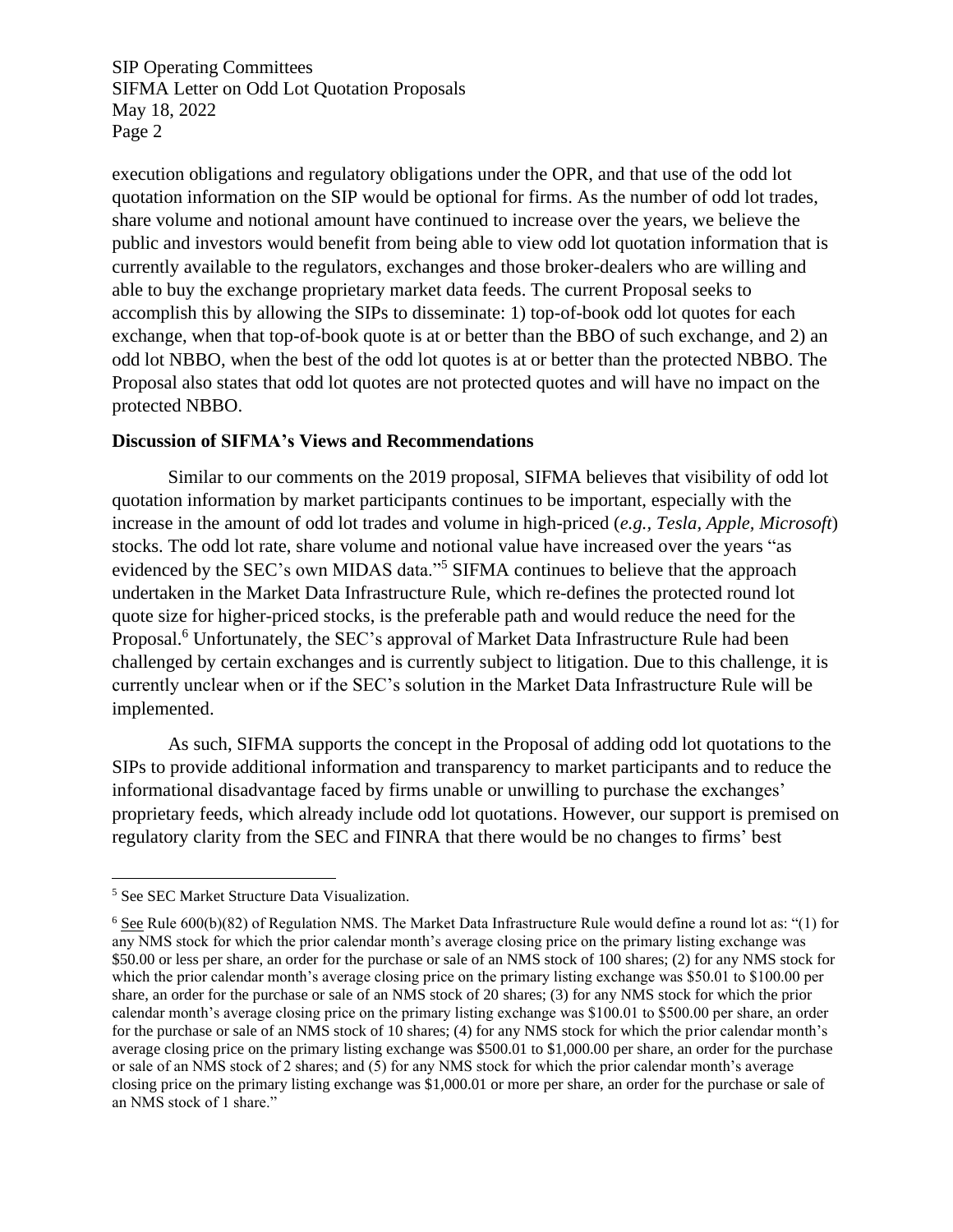SIP Operating Committees SIFMA Letter on Odd Lot Quotation Proposals May 18, 2022 Page 3

execution obligations and regulatory obligations under the OPR as a result of the Proposal until regulators and market participants have had time to digest and study its impact on the marketplace.<sup>7</sup> Moreover, because we believe that odd lot quotes disseminated by the SIPs should solely be for informational purposes at this initial stage, broker-dealers and SIP data purchasers should be able to opt out of receiving and displaying odd lot quotations where they believe such receipt and display could lead to investor confusion.

After a sufficient period of time in which the marketplace has had chance to digest and understand the changes under the Proposal, the SEC and FINRA should conduct an analysis on the advisability of any prospective regulatory changes related to the Proposal. This analysis should include consideration of FINRA statements that firms receiving proprietary data feeds cannot ignore odd lot quotes when executing customer orders, along with the SEC's historic position of not protecting odd lot quotations under the Order Protection Rule. These are challenging issues to dissect that warrant careful consideration from the regulators.

If any such proposal were to move forward, we further believe it is imperative that the SEC confirm that Rule 603 of Regulation NMS, the Vendor Display Rule, which governs the distribution, consolidation and display of information with respect to quotations for and transactions in NMS Stocks, remains unchanged. The SEC did not mandate any changes to the rule under the Market Data Infrastructure Rule, and SIFMA recommends that the Commission take a similar approach if odd lots were to be added to the  $SIP$ .<sup>8</sup>

In addition, we recommend that the Operating Committees further examine the implications of certain examples in the Proposal, as they are complex and have led SIFMA to question whether the odd lot quotes disseminated under the Proposal would be usable or simply add confusion to order routing practices. SIFMA believes that the Operating Committees should clarify and better explain the implications of certain examples in the Proposal which have led SIFMA to question whether the odd lot quotes disseminated under the Proposal would be usable or simply add confusion to order routing practices. For instance, odd lots today can be aggregated by the exchanges and displayed as round lots on the SIP. The Operating Committee should clarify how the SIPs will account for this practice, which does not appear transparent based on the examples provided in the Proposal.

Consistent with our discussion above, we also recommend that if the SIP Operating Committee goes forward with the Proposal, that odd lot quotations be disseminated through a channel separate from existing SIP data. An independent channel would also allow firms to opt

<sup>7</sup> See Rule 611 of Regulation NMS.

<sup>8</sup> See Exchange Act Release No. 34-90610 (December 9, 2020), 87 FR 29195 (June 1, 2021). In the Market Data Infrastructure Rule's "Implications for Best Execution" section, the Commission states that, "the legal requirements that establish minimum data standards for certain purposes are not changing […] [w]hile these rules are impacted by the new definition of round lot, and the data that must be processed and displayed will change as the definition of round lot changes, the minimum data requirements associated with these rules are not changing."